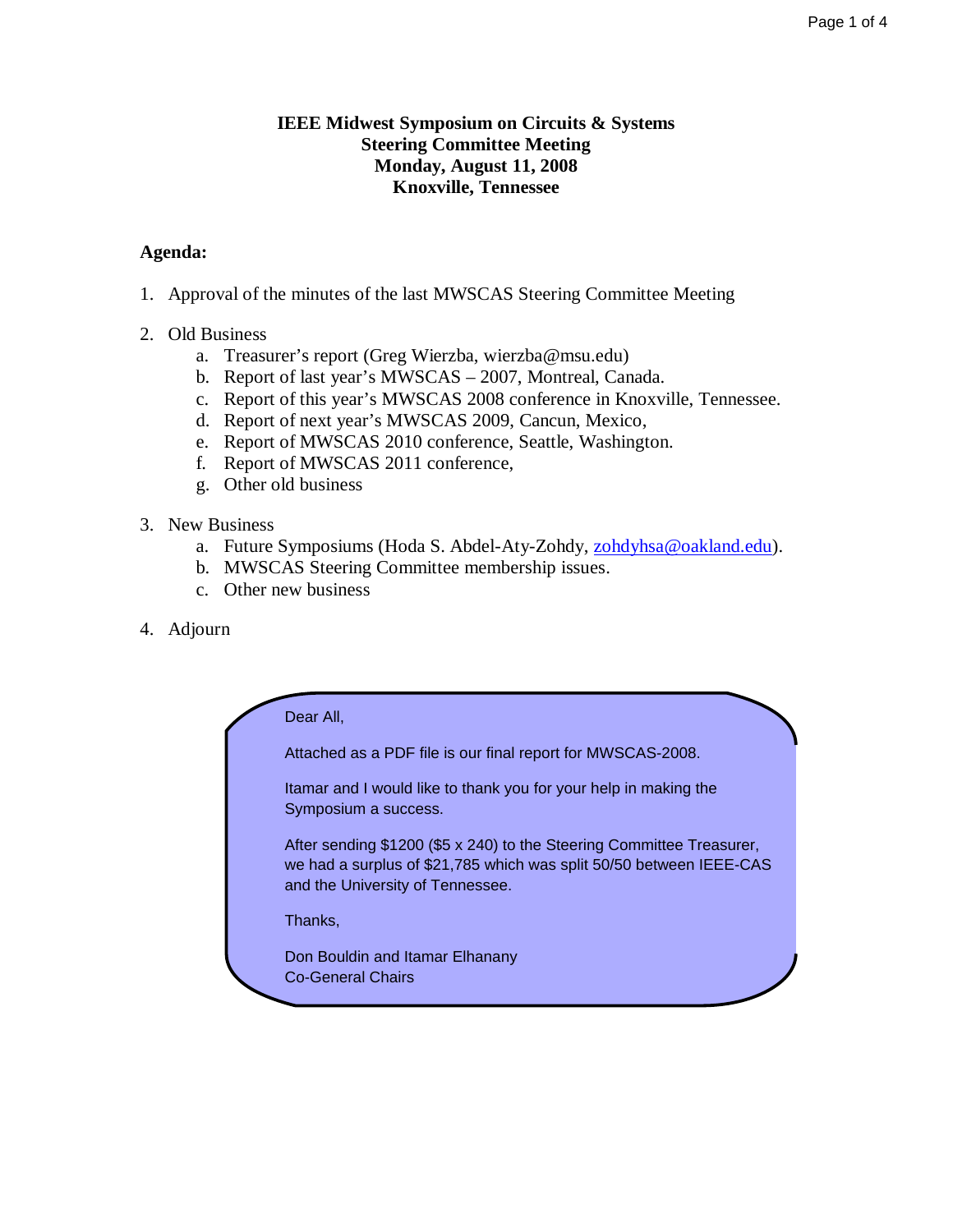## **MWSCAS 2008—Final Report**

## **27 January 2009**

## **Don Bouldin & Itamar Elhanany General Chairs**

This is the final report on the 51st IEEE International Midwest Symposium on Circuits and Systems, held at the Knoxville Convention Center, August 10-13, 2008. Our goals for this Symposium were to continue the traditions of this well-established conference, to provide attendees with an intellectually strong program, and to achieve a congenial, student-friendly atmosphere.

**Participation and Budget:** A total of 237 participants paid registration fees according to the following classification: IEEE member (121), Non-member (47), Life (1), and Student (68). Unfortunately, 37 of the paid registrants did not attend due to either sickness, visa difficulties or lack of travel funds. However, we had 37 volunteers, primarily from the IEEE Student Branch at the University of Tennessee, who assisted us with on-site registration and audio-visual equipment management. We sent \$1200 (\$5 x 240) to the Steering Committee Treasurer, Prof. Greg Wierzba. Our final budget report showed a **surplus of \$21,785** which was halved by IEEE-CAS and the University of Tennessee.

**Submissions and Publications:** We received 362 **full-paper** submissions. We used the electronic submission, review, and management system provided by epapers, which worked very well for us. Papers were divided by Technical Program Chair Greg Peterson into 15 tracks. Track Co-Chairs then obtained at least two reviews for each submission. We selected 248 papers from 28 countries for 202 lecture and 44 poster presentations. We also selected the 10 most outstanding student papers for special presentations in the Student Paper Contest. In addition, we organized three keynote addresses by experts in their fields. Tours of the University of Tennessee and the Oak Ridge National Laboratory were also organized. We distributed the Program Abstract Booklet on-site along with a USB drive containing the final Proceedings with the full-length papers. Tia Fulmer of The Printing House assisted us in preparing the Abstract Booklet and the Proceedings. The final papers were added to IEEE Xplore.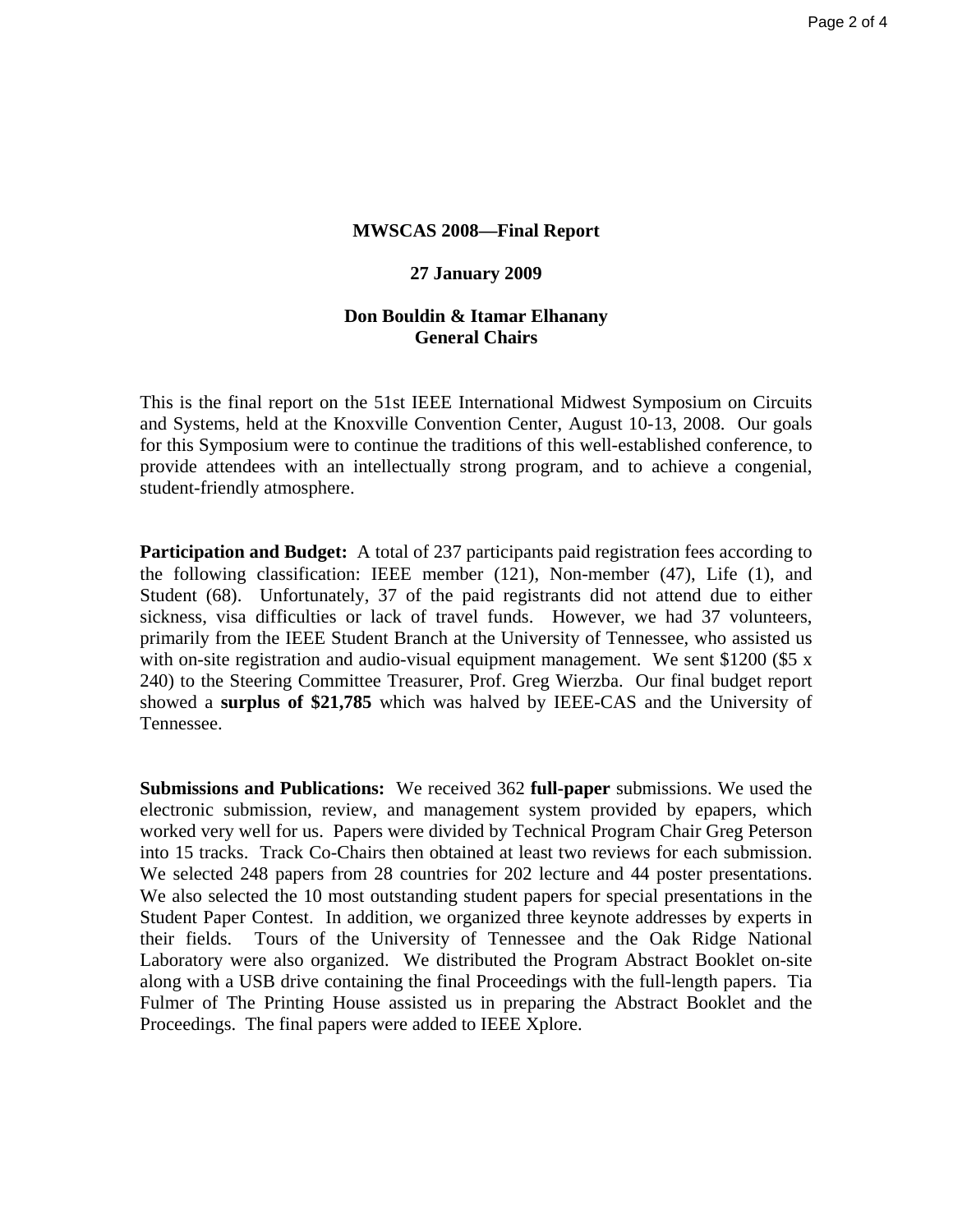## **MWSCAS 2008—Final Report (continued)**

**Publicity:** We publicized the Symposium through email using lists provided by Tom Wehner of epapers and Heidi Zazza of IEEE-CAS.

**Patrons.** Donations of \$5000 from the University of Tennessee and \$1000 from the Oak Ridge National Lab were provided.

**Venue, Keynotes and Tutorials:** All meetings were held in the Knoxville Convention Center. Lodging was available adjacent to the Center in both the Downtown Hilton Hotel and the Holiday Inn Select at the rate of \$109 per night for 1-4 persons per room. Keynotes were presented during the first session of each day: Monday--Prof. Paul Hasler of Georgia Tech; Tuesday-- Prof. Benjamin Arazi of Ben-Gurion University, Israel; Wednesday—Dr. Charles Alpert of IBM Austin. Tutorials were embedded the three-day technical program.

**Student Contest:** The top ten student papers were selected from the 121 accepted student papers**.** The finalists presented their papers at special Monday sessions. Prof. Ethan Farquhar and Dr. Ortal Arazi of the University of Tennessee and Dr. Ron Brower of the Air Force Research Lab served as judges. The contest winners received both plaques and monetary awards.

**MWSCAS-2007 Best Paper Award:** The 2007 Symposium best paper, winner of the Myril B. Reed award, is "High Performance CMOS Symmetric Low Swing to High Swing Converter for On–Chip Interconnects" by José C. Garcia, J. A. Montiel–Nelson, H. Navarro, J. Sosa, and S. Nooshabadi. Prof. Sawan, MWSCAS-2007 General Chair, presented the award plaque to Prof. Nooshabadi.

**Social Events:** Social events included a reception for all attendees on Sunday evening and a special event at the International Women's Basketball Hall of Fame on Tuesday evening which included dinner as well as a bluegrass band. Lunch on Monday, Tuesday, and Wednesday were also included in the registration fee.

**Website:** Photos and other details are on-line at: http://www.eece.utk.edu/mwscas